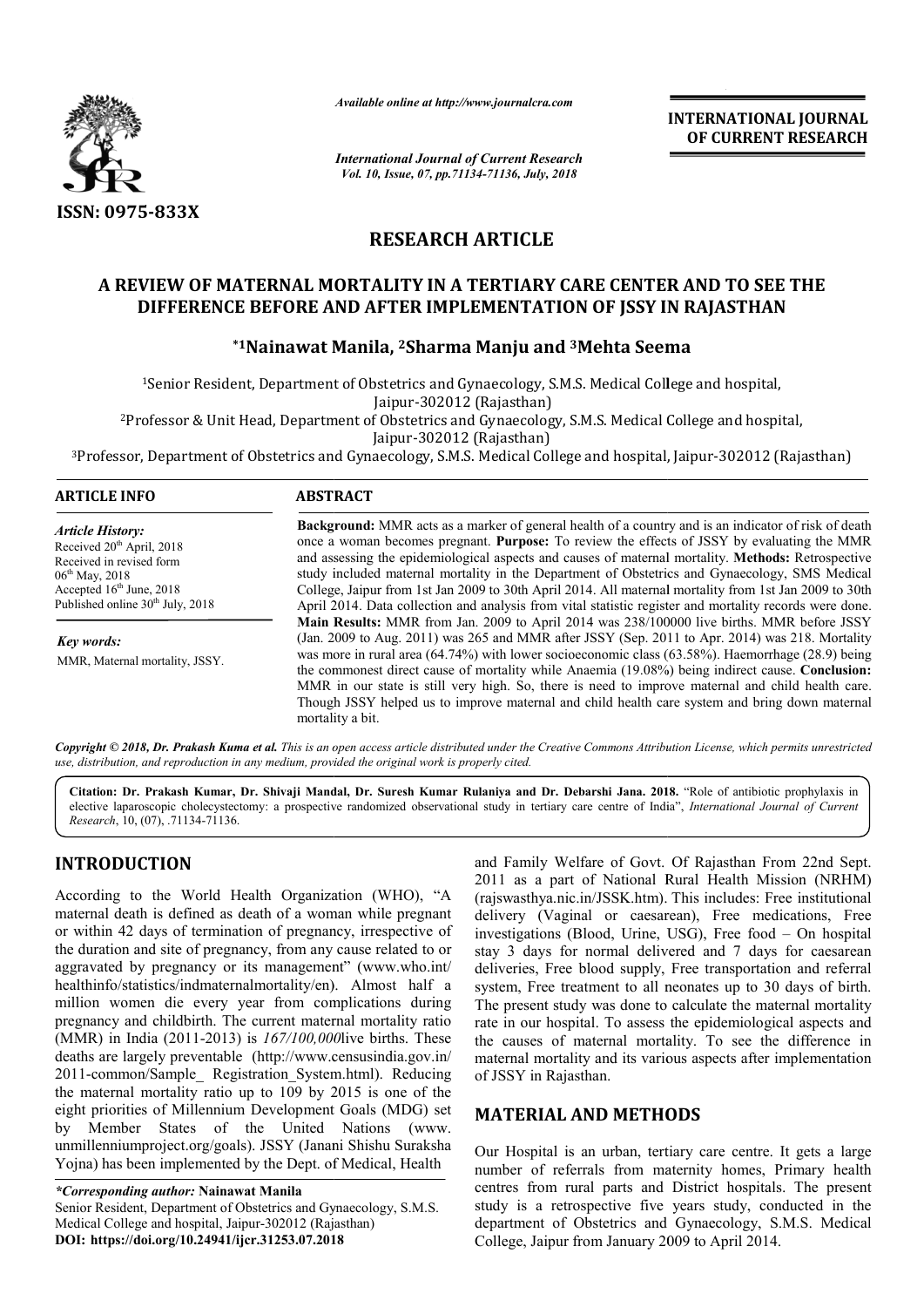| <b>YEAR</b>  | <b>MATERNAL DEATHS</b> | TOTAL LIVE BIRTHS | MMR/100000 LIVE BIRTHS |
|--------------|------------------------|-------------------|------------------------|
| 2009         |                        | 11544             | 233                    |
| 2010         | 35                     | 12064             | 290                    |
| 2011         | 32                     | 12235             | 261                    |
| 2012         | 31                     | 14476             | 214                    |
| 2013         | 38                     | 17029             | 223                    |
| 2014         | 10                     | 5191              | 192                    |
| <b>TOTAL</b> | 173                    | 72575             | 238                    |

**Table 1. Year wise maternal deaths, total live births and mmr**

**Table 2. Epidemiological characteristics of maternal deaths**

| Epidemiological Parameter | Number | % (Percentage) |
|---------------------------|--------|----------------|
| 1) age (years)            |        |                |
| $\leq$ 19                 | 15     | 8.67           |
| $20 - 24$                 | 76     | 43.93          |
| $25 - 29$                 | 56     | 32.37          |
| > 30                      | 26     | 15.02          |
| 2) literacy status        |        |                |
| <i>Illiterate</i>         | 116    | 67.05          |
| Literate                  | 57     | 32.95          |
| 3) residence              |        |                |
| Rural                     | 112    | 64.74          |
| Urban                     | 61     | 35.26          |
| 4) socioeconomic status   |        |                |
| Lower                     | 110    | 63.58          |
| Upper lower               | 32     | 18.5           |
| Lower middle              | 28     | 16.18          |
| Upper middle              | 3      | 1.73           |
| gravidity / parity<br>5)  |        |                |
| 1                         | 72     | 41.62          |
| $\overline{2}$            | 22     | 12.72          |
| $\overline{3}$            | 38     | 21.96          |
| 4 & above                 | 41     | 23.7           |

Maternal mortality ratio for the study period was calculated by using the formula-

$$
MMR = \frac{Totalno of \text{ maternal deaths}}{Total no of live births} \times 100000
$$

Mean maternal mortality ratio for the study period was calculated by calculating the yearly MMR of the entire study period. The data for the study was collected from the vital statistic register of labour room of our hospital for the total live births during above period and the mortality records of the same period.

### **RESULTS**

The present study was done to see the difference and effects of JSSY implementation in Rajasthan in view of maternal mortality. Not only the difference in maternal mortality but its epidemiological aspects and causes were also analysed, to look for more improved program and their wider distribution for better pregnancy outcomes.

Following observations were noted in the present study:

The mean MMR from Jan / 2009 to Apr / 2014 was 238/100000 live births for this period. We also noted that MMR following JSSY implementation started decreasing and total live births increased. Hence JSSY definitely helped to increase the number of institutional deliveries in our hospital. (Shown in table no. 1). The epidemiological characteristics of maternal deaths are shown in table no. 2. In the present study most of dying women were of 20-24 years of age (43.93%) representing the peak of reproductive age group and their lack of knowledge about proper health check-ups and importance of family planning in their day to day life. The data for the study was collected from the vital<br>register of labour room of our hospital for the total live<br>luring above period and the mortality records of the<br>riod.<br>**LTS**<br>sent study was done to see the difference and

The distance of the dying women were from rural area of the dying women were functuated above for the dying and for improvement of female education of maternal deaths were belonging to lower social of maternal deaths were showing lack of awareness in rural areas about antenatal care even now a days. Majority of women were illiterate (67.05%) showing need for improvement of female education. Majority of maternal deaths were belonging to lower socioeconomic status (63.58%) as mostly were from rural and urban slums and illiterate. Thus illiteracy, lack of knowledge about health facilities, communication gap, lack of interest in health seeking & importance of family planning services and poor accessibility of health care facilities and breaks in the chain of transportation in rural areas play an important role in maternal deaths. These results of our study is comparable to the study conducted by Jadhav CA et al. (2013). Most of the dying mothers were primigravida (41.62%). As most of deaths were due to haemorrhage and hypertensive disorders of pregnancy. Majority of haemorrhages were because of atonic as well astraumatic PPH inprimipara patients and eclampsia was leading cause of death in hypertensive disorders which has more prevalence in primigravida. More than three quarter of dying mothers i.e. 87.86% were unbooked antenatal patients while only 12.14% were booked antenatal cases. Antenatal care is the basic need and right of all the pregnant women and is an indicator of health care services provided to pregnant women. Complications occur when due to lack of knowledge as well as interestthe patients have irregularor not at all antenatal visits and are referred or reported in critical conditions to tertiary care centres (Table no.3). Out of 173 deaths, 115 (66.48%) deaths were due to direct causes of pregnancy. Haemorrhage (28.9%) and hypertensive disorders of pregnancy (27.17%) constitute the major direct causes of maternal mortality while sepsis centres (Table no.3). Out of 173 deaths, 115 (66.48%) deaths<br>were due to direct causes of pregnancy. Haemorrhage (28.9%)<br>and hypertensive disorders of pregnancy (27.17%) constitute<br>the major direct causes of maternal mort significant numbers of maternal deaths. 58 (i.e. 33.52%) deaths were due to indirect causes complicating pregnancy. Most of the dying women were from rural area  $(64.74\%)$ even now a days. Majority of women were illiterate (67.05%) showing need for improvement of female education. Majority of maternal deaths were belonging to lower socioeconomic status (63.58%) as mostly were from rural and due to haemorrhage and hypertensive disorders of pregnancy.<br>Majority of haemorrhages were because of atonic as well<br>astraumatic PPH inprimipara patients and eclampsia was<br>leading cause of death in hypertensive disorders wh hers i.e. 87.86% were unbooked antenatal patients 12.14% were booked antenatal cases. Antenatal care  $:$  need and right of all the pregnant women and is an f health care services provided to pregnant women. ons occur when maternal mention in a creding row center and to see the difference before the difference before the difference of the difference of the difference of the difference of the difference and the births and muri-<br>
1676.47185 =